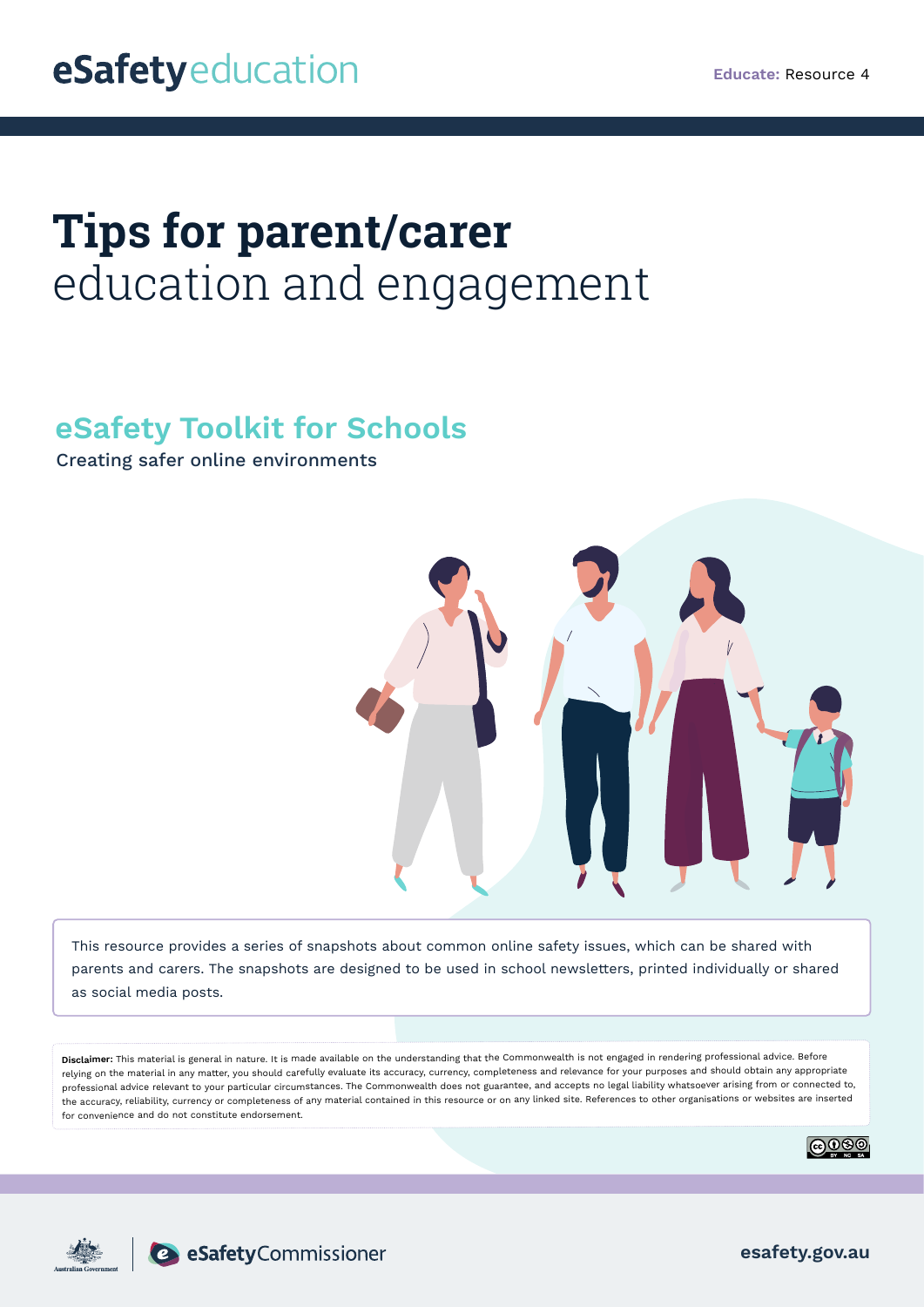**The snapshots are based on the [eSafety Parents Guide](https://www.esafety.gov.au/parents/online-safety-guide) and cover:**



The [eSafety Commissioner's blogs](https://www.esafety.gov.au/about-us/blog) and other content on the [eSafety Parents website](https://www.esafety.gov.au/parents) can also be shared with the broader school community.

# **Before sharing any of the snapshots, schools are encouraged to consider the following:**

| <b>Timing and frequency:</b> | Plan the best time and frequency for sharing content in order to communicate with<br>parents and carers most effectively. Time the release of messages with key dates (e.g. start<br>of year, end of year, Safer Internet Day or parent/teacher interviews). It's important to keep<br>your audience engaged through regular targeted and/or topical messages. |
|------------------------------|----------------------------------------------------------------------------------------------------------------------------------------------------------------------------------------------------------------------------------------------------------------------------------------------------------------------------------------------------------------|
| Sensitivities:               | Consider if any critical incidents have occurred in line with the key messages in each<br>snapshot. How can you share the messages with parents/carers in a way that is<br>sensitive to the students involved in the incident - ensuring they are not identified?                                                                                              |
| <b>Channels:</b>             | Choose the right combination of channels to share content with your target audiences (e.g.<br>your school newsletter, website, app, social media channels and/or parent-teacher meetings).                                                                                                                                                                     |
| <b>Evaluation:</b>           | Consider how you might assess whether the communication has been effective. An annual<br>Survey of school community attitudes to online safety can provide a good baseline.                                                                                                                                                                                    |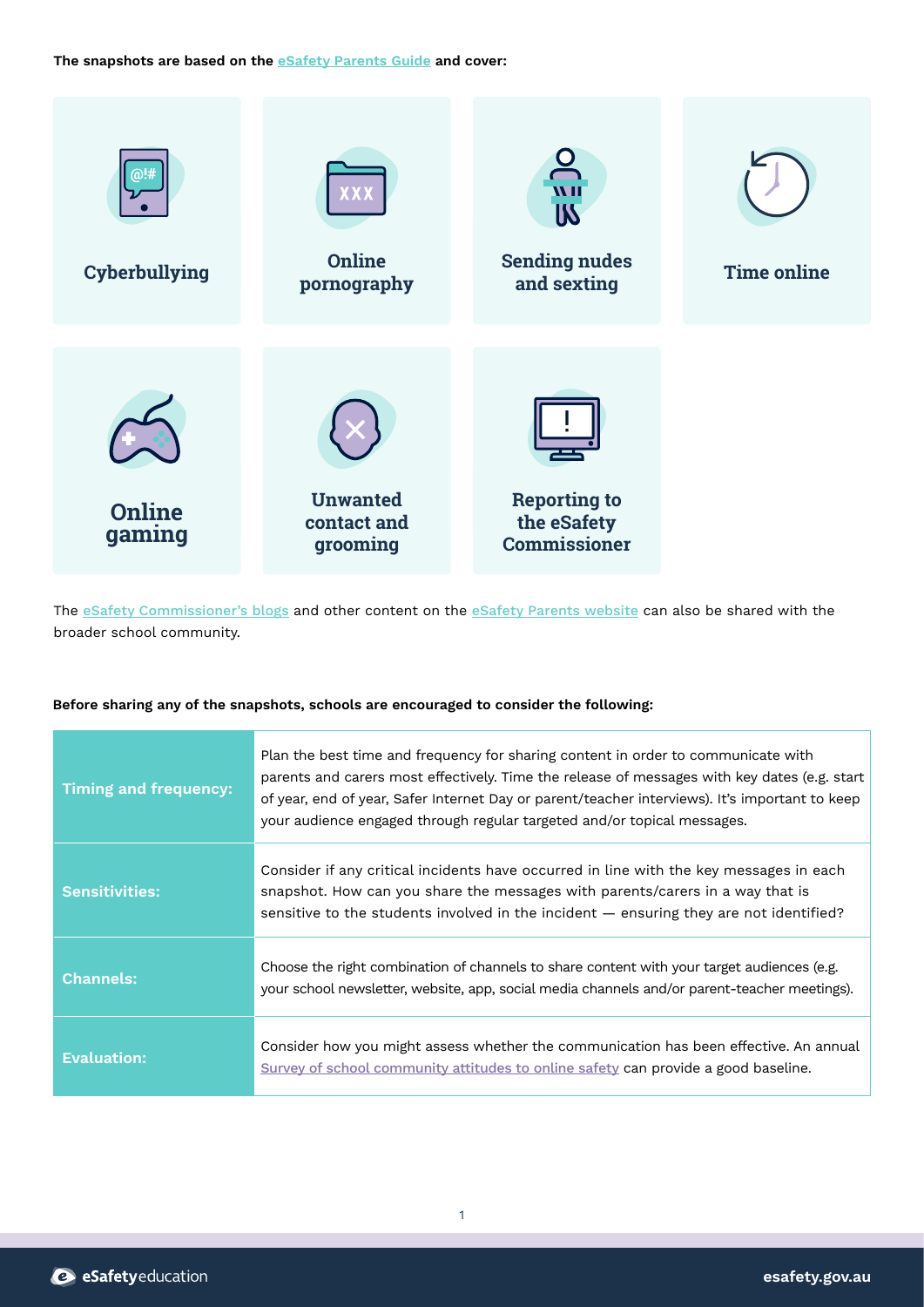

# **Cyberbullying**

# **I think my child is being bullied**

Your child may not tell you if they are experiencing bullying behaviour online because of a fear it might make things worse for them or they may lose access to their devices and the internet.

#### **Signs to watch for:**

- being upset after using the internet or their mobile phone
- changes in personality, becoming more withdrawn,
- anxious, sad or angry
- appearing more lonely or distressed
- unexpected changes in friendship groups
- a decline in their school work
- changes in their sleep patterns
- avoidance of school or clubs
- a decline in their physical health
- becoming secretive about their online activities and mobile phone use

### **What can I do?**

Talk to your child about cyberbullying before it happens. Together you can work out strategies to address any potential issues and reassure them you will be there to support them.

#### **If your child is experiencing cyberbullying:**

- **Listen, think, stay calm** talk to them about what happened, try to remain open and non-judgemental, ask them how they feel and ensure they feel heard.
- **Collect evidence** it is a good idea to collect evidence, such as screenshots, of the bullying behaviour, in case you need to report it later on.
- **Block and manage contact with others** advise your child not to respond to bullying messages and help your child block or unfriend the person sending the messages.
- **Report to site or service** many social media services, games, apps and websites allow you to report abusive content and request that it is removed.
- **Report to eSafety**  $-$  if serious cyberbullying is affecting your child and you need help to get the material removed from a social media service or other platform you can make a cyberbullying report to us.
- **Get help and support**  check in with your child regularly about how they are feeling. If you notice any changes that concern you, get help through a counselling or online support service.

**Further tips and advice for parents/carers on cyberbullying are available on [eSafety's website](https://www.esafety.gov.au/parents).**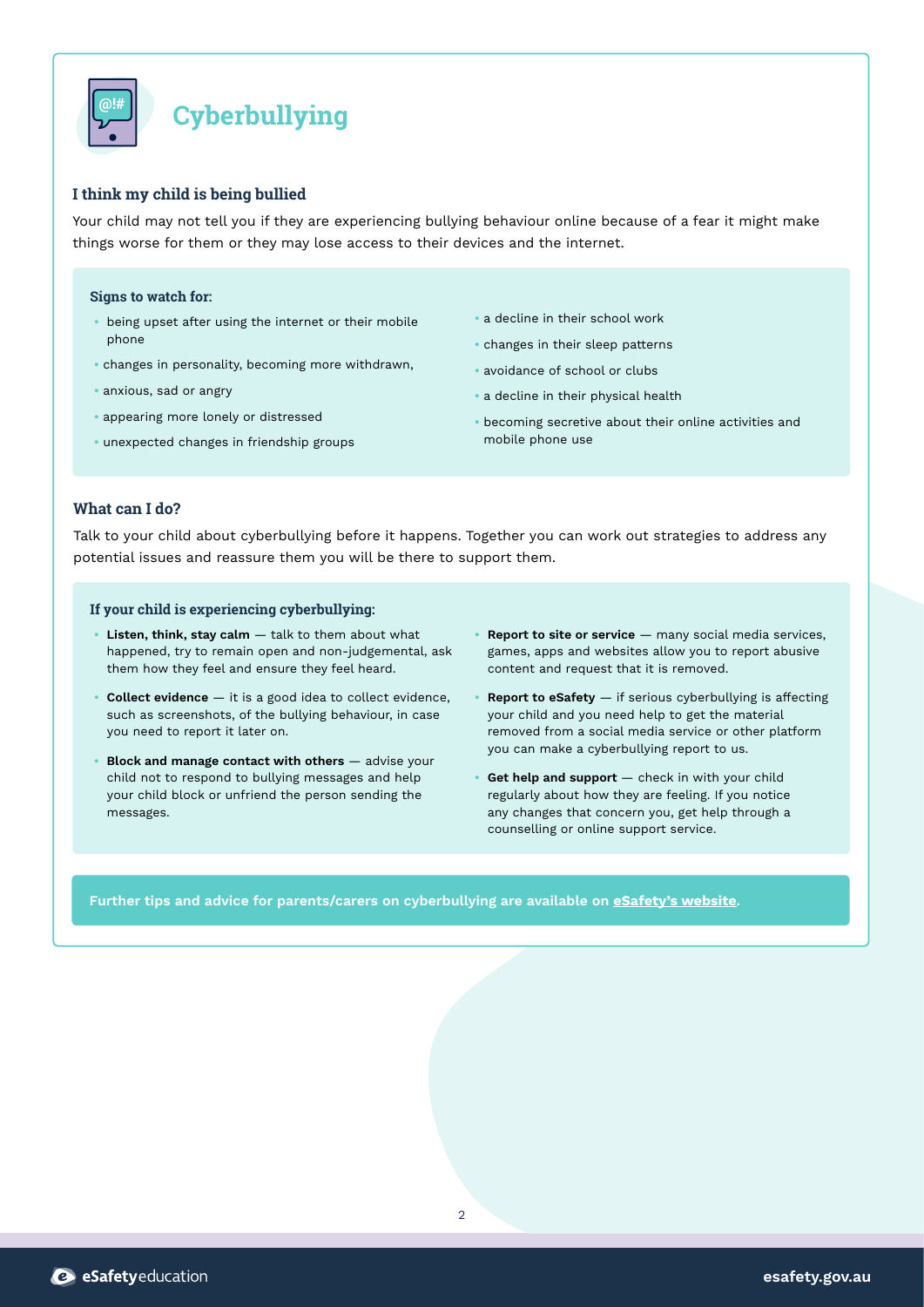

# **Online pornography**

#### **How can I protect my child?**

- **Set some 'house rules'** discuss the issue with all siblings and talk about where and when it is OK to use computers and devices.
- **Stay engaged** talking regularly and openly with your child about what they are doing online will help build trust.
- **• Use the available technology** take advantage of the parental controls available on devices, and ensure the 'safe search' mode is enabled on browsers.
- **Build resilience** talking about sexualised content can help young people process what they come across

online and reinforce the importance of consent and respectful relationships.

- **Consider raising the subject of pornography yourself** parenting experts recommend starting the conversation early (by the time they are around 9 years old) to help protect them from the potential impacts of coming across it accidentally. Every child is different, so decide when you think it is right to raise the subject with your child
- **• Take a long-term view**  reinforce that if they do see something they do not understand, they can come and ask you about it.

#### **What can I do if my child has found pornography online**

- **Stay calm** thank them for being brave enough to let you know and reassure them that you will sort it out together.
- **Listen, assess, pause** ask them how they found it, where it happened, who (if anyone) showed it to them and how they felt when they saw it. Resist the urge to give them a lecture.
- **Reassure your child they are not in trouble**  $-$  try not to remove your child's device or online access completely, as they will see it as punishment.
- **Be sensitive to how they feel**  $-$  it is important to talk with your child about how the content made them feel. Encourage your child to talk to you about any questions they have.
- **Talk about the importance of consent and respect in relationships** — talk about the importance of always having permission to touch, hug, or kiss another person.

**Further tips and advice about how to talk to your child about online pornography, depending on their age, are available on [eSafety's website](https://www.esafety.gov.au/parents).**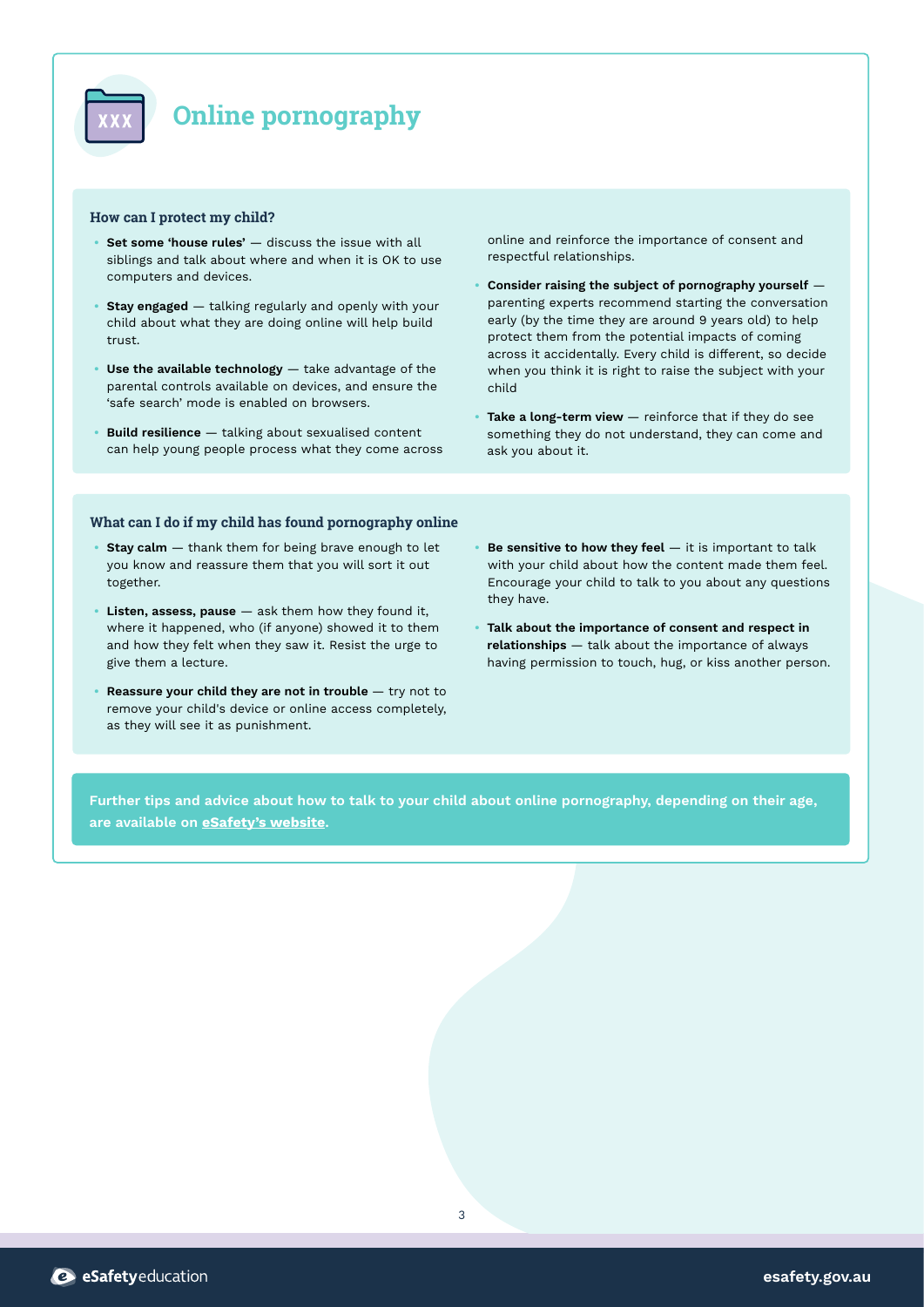

# **Sending nudes and sexting**

#### **How can I minimise the risks to my child?**

- **Talk early, talk often** have an age-appropriate chat with them about sending nudes. Consider asking questions using real-life examples like, 'Do you think it was right for him (or her) to share that photo after they broke up?'
- **Promote self-confidence and that it is OK to say 'no'** — let them know that they don't have to give in to peer pressure or send intimate images just because others do.
- **Teach them about consent and respectful relationships**  — help them understand the impact of sharing intimate images of others and that they are breaking someone's trust when they do this.
- **Talk about the risks** what can go wrong and the legal issues. Remind them that once an image is shared, it is almost impossible to get it back or control how it is shared.

#### **What can I do when things go wrong?**

- **Stay calm and open** reassure them that they are not alone and you will work through this together.
- **Listen, and act fast** there can be legal issues when intimate images of children are shared. You can report image-based abuse to eSafety. We can help to get intimate images removed and, in some cases, take action against the person who shared it. See more detailed advice on what to do and how to make a report on our website. You can also report the image to the site or service it was posted on.
- **Get help and support** look after your child's wellbeing and encourage them to speak with a professional counselling or support service.

**Further tips and advice for parents/carers on sending nudes and sexting, are available on [eSafety's website](https://www.esafety.gov.au/parents).**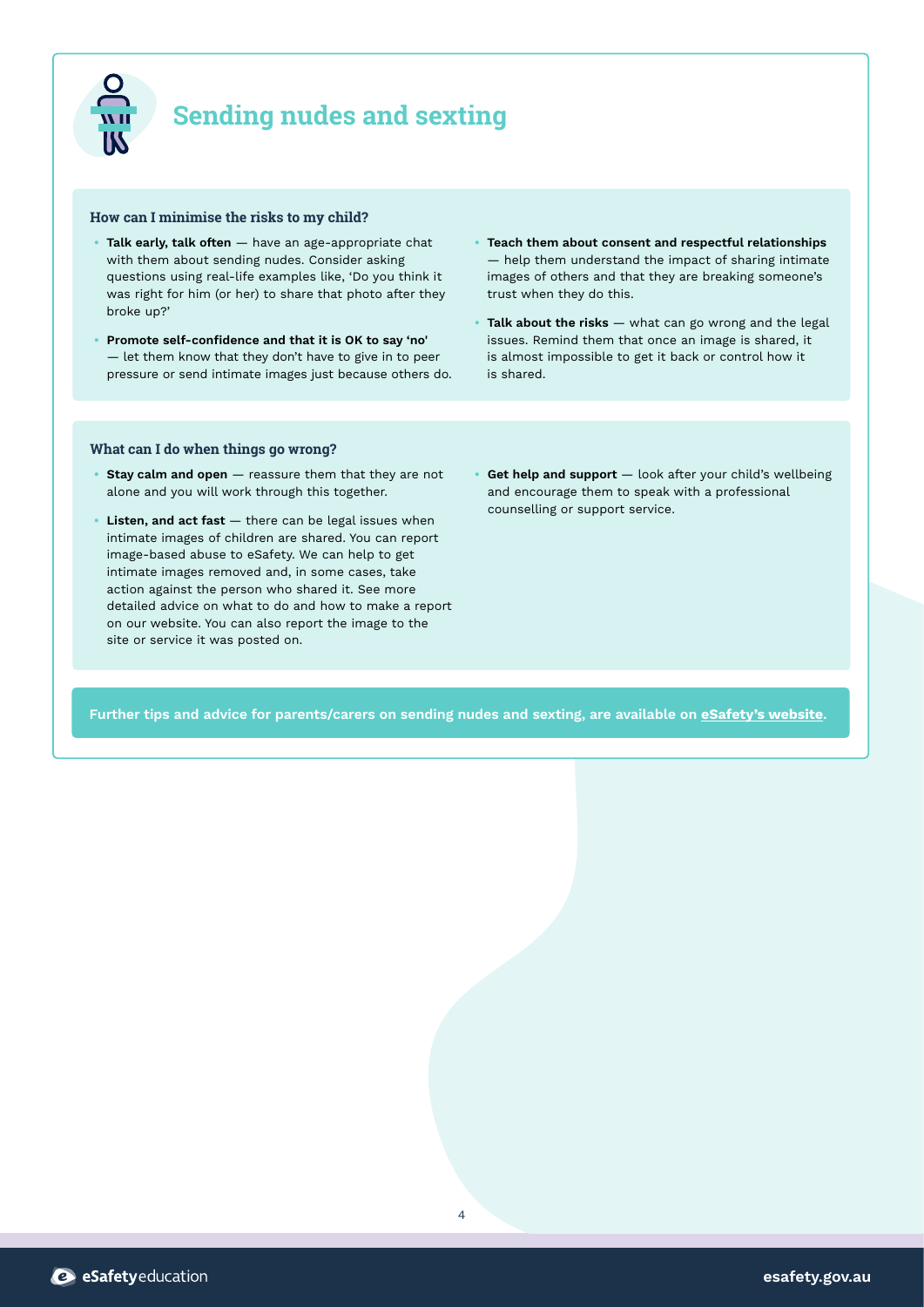

## **How much is too much?**

There is no magic figure. The right amount of screen time can depend on a range of factors like your child's age and maturity, the kind of content they are consuming, their learning needs and your family routine.

It can be easy to focus only on the clock, but the quality and nature of what they are doing online, and your involvement, are just as important.

#### **Help your child manage their online time**

- **Stay engaged and encourage balance** keep an eye on the games, apps and devices your child uses by sharing screen time with them. Help them stay aware of their important offline activities, like hobbies and sports.
- **Create a plan** involve your child in creating a family plan that balances time spent sitting in front of screens, with a variety of offline activities.
- **Use the available technologies** parental controls and tools to monitor online time allow you to measure and set time limits on device use or internet access. But be honest and open with your children about why you want to use these technologies.

#### **Signs to watch for:**

- less interest in social activities like meeting friends or playing sport
- not doing so well at school
- tiredness, sleep disturbance, headaches, eye strain
- changes in eating patterns
- reduced personal hygiene
- obsession with particular websites or games
- extreme anger when being asked to take a break from online activity
- appearing anxious or irritable when away from the computer
- becoming withdrawn from friends and family

**Further tips and advice for parents/carers on managing time online are available on [eSafety's website](https://www.esafety.gov.au/parents).**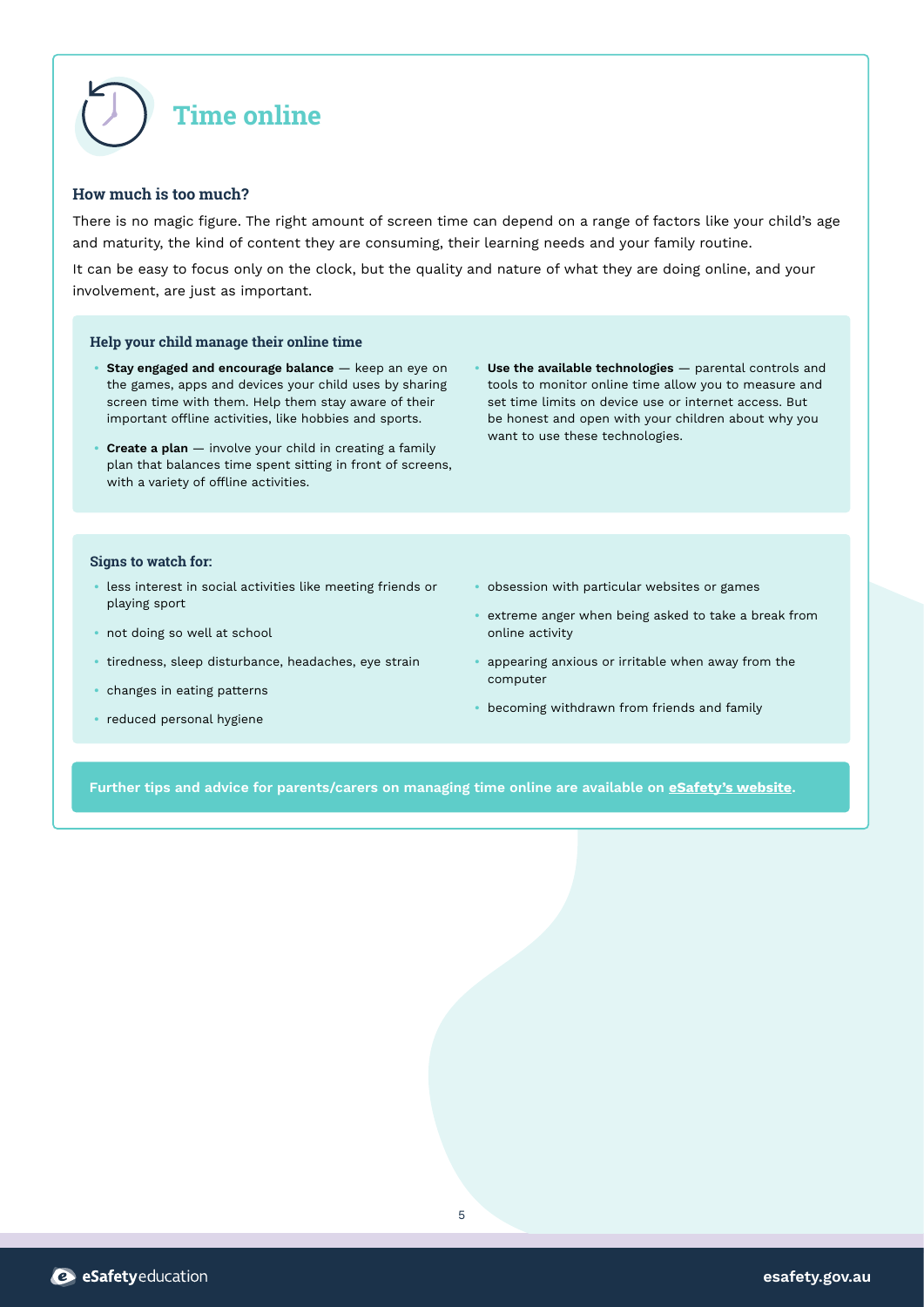

# **What are the benefits and risks?**

Many games can improve your child's coordination problem-solving and multi-tasking skills, as well as help build social skills through online interactivity with other players. But it is important to understand what might go wrong.

### **Risks of online gaming include:**

- spending too much time gaming, which can have negative impacts on your child's health, ability to study, and social and emotional wellbeing
- bullying and grooming through online or in-game chat
- games with gambling-like elements can normalise gambling for young people
- costs of in-game spending

#### **How to create a safer gaming environment for your child**

- Prepare locate the computer or games console in an open area of your home and use available parental controls and safety features for devices, browsers and apps.
- Build good habits help your child protect their personal information by using a screen name that does not reveal their real name. Teach them not to click on links provided by strangers, like 'cheat' programs to help with game play, which can contain viruses or malware.
- Agree on strategies to help them switch off like a timer that signals game time is nearly over, with consequences for not switching off.
- Stay involved talk regularly with your child about their gaming interests and who they play with online. Play alongside your child to get a better sense of how they are handling their personal information and who they are communicating with.
- Be aware of what they are playing games vary in their level of violent or sexual content, and may contain themes, language and images that are unsuitable for your child.
- Empower your child wherever possible, help them make wise decisions for themselves, rather than tell them what to do. Try to provide them with strategies for dealing with negative online experiences that will build their confidence and resilience

**Further tips and advice for parents/carers on gaming are available on [eSafety's website](https://www.esafety.gov.au/parents).**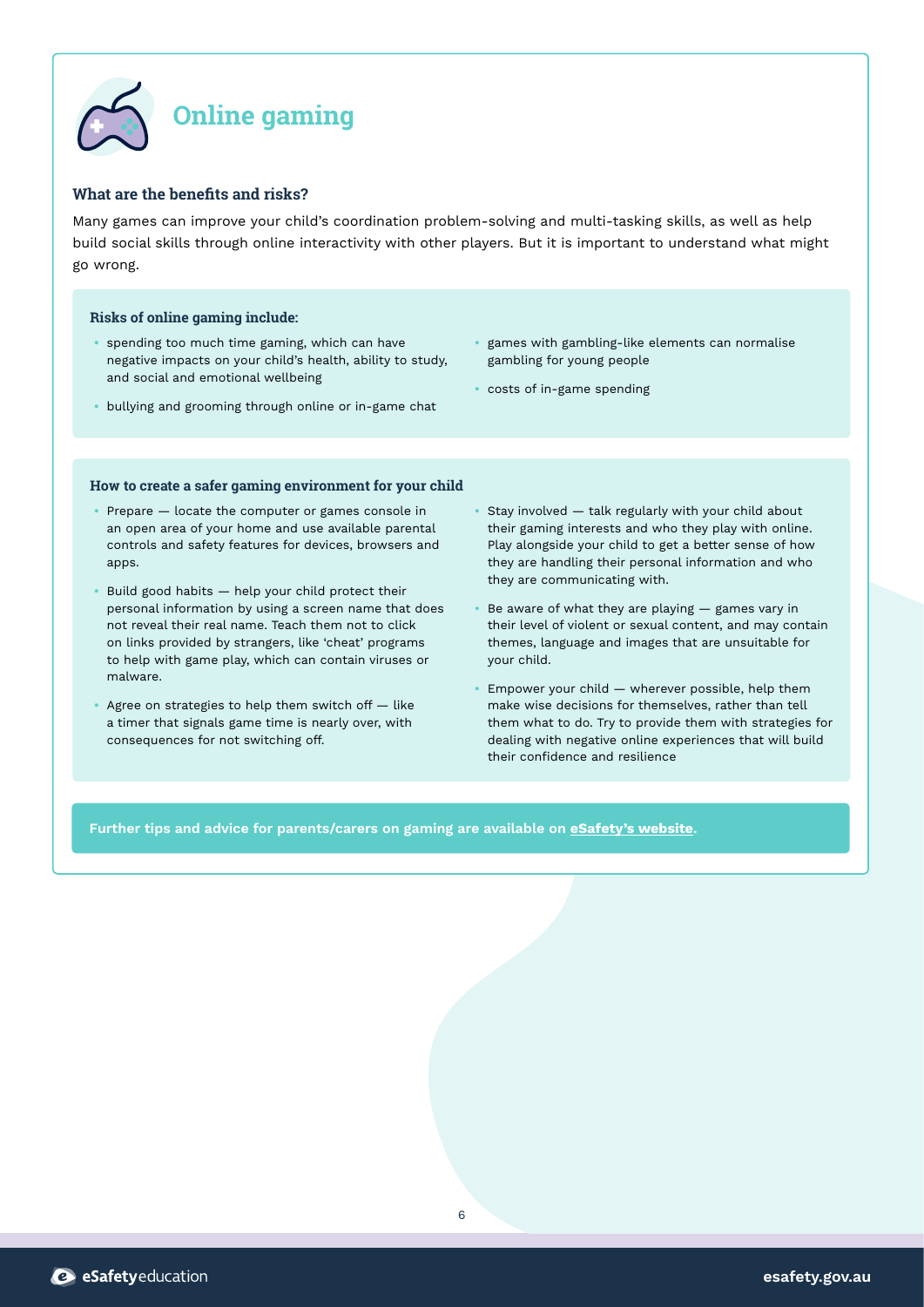

# **Unwanted contact and grooming**

# **How to deal with unwanted contact**

Unwanted contact is any type of online communication that your child finds unpleasant or confronting, or that leads them into a situation where they might do something they regret. This can happen even if they initially welcomed the contact. It can come from strangers, online 'friends' your child has not met face-to-face, or from someone they actually know.

#### **How to deal with unwanted contact**

- **Make their accounts private** suggest that your child makes their social media accounts private or revises their privacy settings regularly.
- **Delete contacts they don't talk to**  $-$  ask them to go through all the people who follow them or are friends with them on social media and check that they actually know them.
- **Report and block** if they receive any unwanted contact from someone they know or a stranger, encourage them to report and block this person.
- **Delete requests from strangers** encourage your child to delete friend or follow requests from people they don't know.

#### **How can I protect my child?**

- Stay involved in your child's digital world keep up-todate with the sites, apps and online chat services they are using, and explore them together
- Build an open trusting relationship keep communication open and calm so they know they can come to you when someone is asking them to do something that does not feel right.
- Help your child to protect their privacy encourage your child to use their privacy settings on social media sites to restrict their online information to known friends only.
- Teach your child to be alert to signs of inappropriate contact — help your child recognise signs that an online 'friend' may be trying to develop an inappropriate relationship, such as asking lots of questions about personal information soon after meeting online, asking which room their computer is in, asking them for favours and doing things in return (abusers often use

promises and gifts to gain trust).

- Establish safety guidelines for meeting online 'friends' face-to-face — explain that it is safest to keep online 'friends' online, but that if they do want to meet someone face-to-face they should let you know first. Let them know they should be accompanied by you or another trusted adult.
- What to do if something goes wrong talk to them without being judgemental or angry and make them feel like they can come to you with anything, without fear of being punished or criticised. Find out what happened and act to protect your child.
- Call the police immediately on Triple Zero (000) if their physical safety is as risk. Report abuse or online grooming to your local police or Crimestoppers.
- Get help and support for your child from a professional counselling service.

### **Further tips and advice for parents/carers on grooming are available [eSafety's website](https://www.esafety.gov.au/parents).**